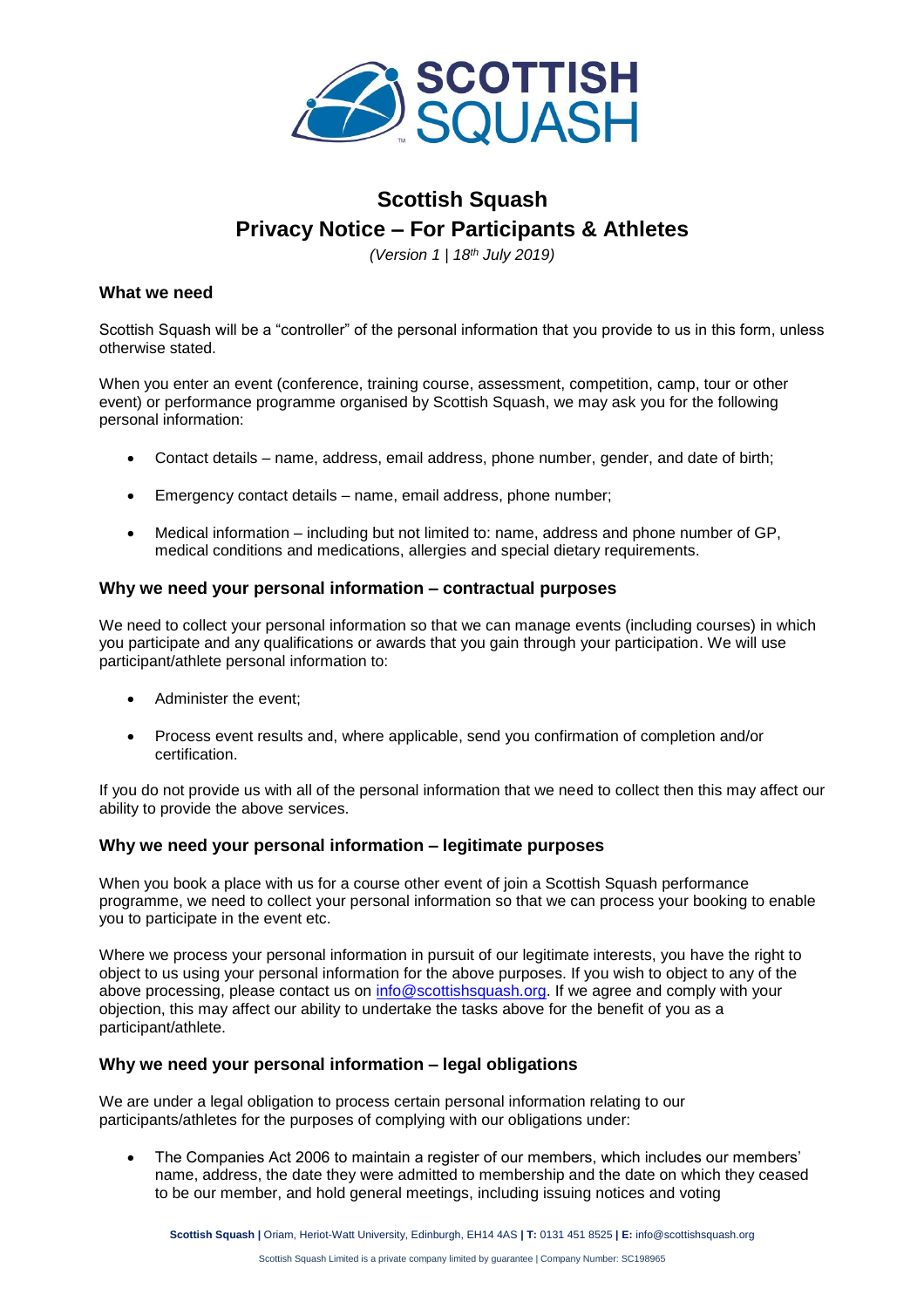

arrangements;

- The Protection of Vulnerable Groups (Scotland) Act 2007 to check that our coaches and volunteers are able to undertake regulated work with children and vulnerable adults;
- Our **sport**scotland regulatory requirements to report on the size, achievements and profile of our members;
- The Equality Act 2010, which requires us to process personal information to make reasonable adjustments where necessary.

## **Why we need your personal information – equality monitoring requirements**

We are required to use our participants/athletes personal information relating to your disability (if any), ethnic group, religious belief, gender identity and sexual orientation for equality monitoring purposes as required by **sport**scotland.

We will process such personal information through aggregated and anonymised reports to identify and keep under review the existence or absence of equality of opportunity or treatment between groups of people within the same categories to promote or maintain equality without our sport.

#### **Other uses of your personal information**

We may ask you if we can process your personal information for additional purposes. Where we do so, we will provide you with an additional privacy notice with information on how we will use your information for these additional purposes.

#### **Who we share your personal information with**

If your personal information is included in any images or videos taken by us at our competitions and events, we may share this with members of the Scottish media, **sport**scotland and Team Scotland/Commonwealth Games Scotland and other Sports Partners (including but not limited to World Squash Federation, Scottish Local Authorities, Scottish Disability Sport, affiliated Clubs & Regions) for promotional and/or journalistic purposes.

We may be required to share personal information with statutory or regulatory authorities and organisations to comply with statutory obligations. Such organisations include the Health & Safety Executive, Disclosure Scotland, and Police Scotland for the purposes of safeguarding children. We may also share personal information with our professional and legal advisors for the purposes of taking advice.

For athletes who represent Scotland at international level, your personal information is shared with the World Squash Federation and/or the European Squash Federation. For active competitive participants/athletes on a performance programme, your personal information may be shared with **sport**scotland Institute of Sport in order for them to carry out their responsibilities as managers of the programme.

We publish the results of our competitions on our website and social media channels. This may include competitor name, age/age category and result. We publish photographs of our competitions and events on our and social media channels.

Scottish Squash employs third party suppliers to provide services, including IT, payroll, coaching and tutoring, and communications. These suppliers may process personal information on our behalf as "processors" and are subject to written contractual conditions to only process that personal information under our instructions and protect it.

Scottish Squash employs SportyHQ to administer our membership database and process tournament entries, as part of which SportyHQ contracts third party payment providers to process your payments on